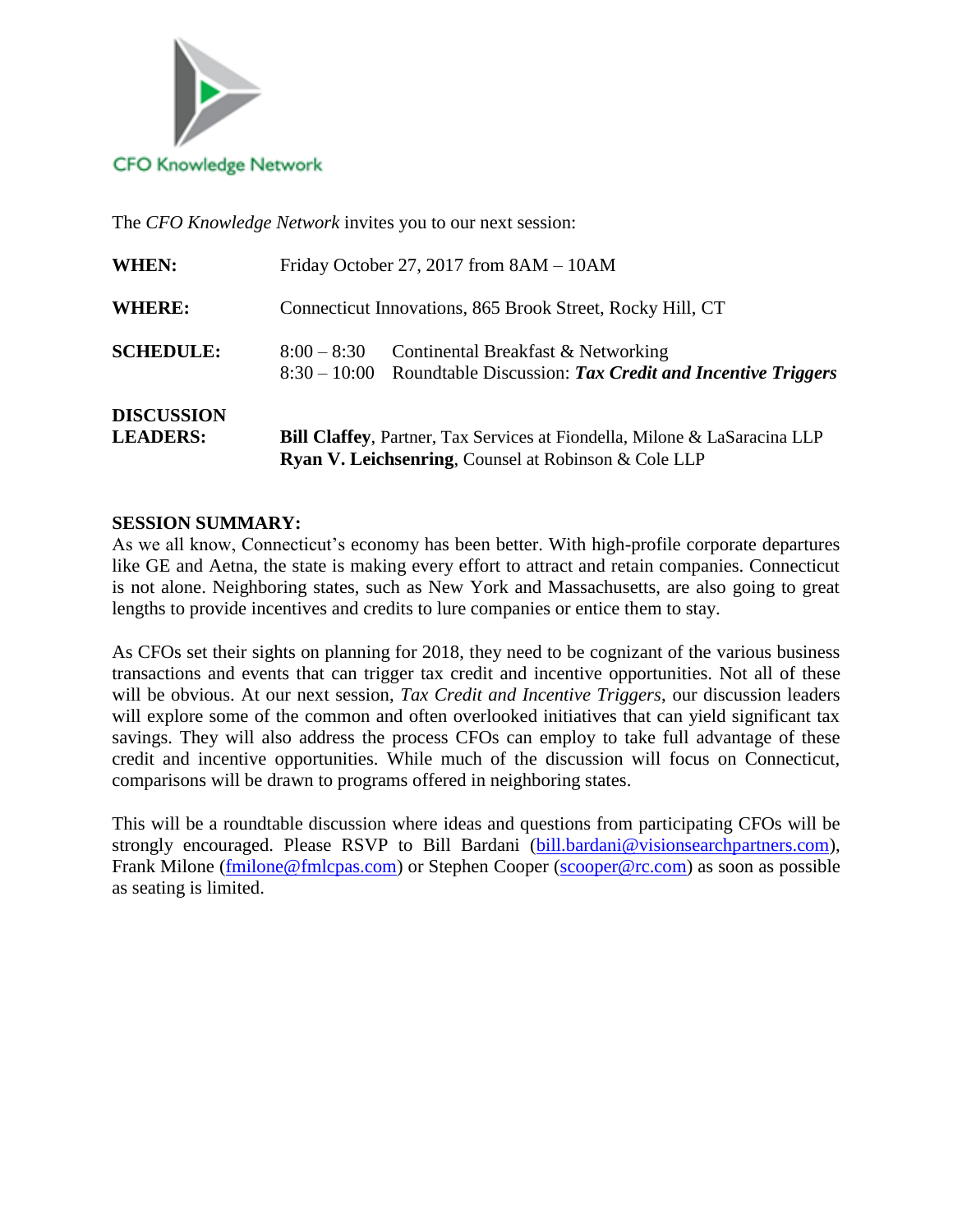

# **Discussion Leaders**

#### **Bill Claffey**

### **Partner, Tax Services at Fiondella, Milone & LaSaracina LLP**

Bill heads the firm's Tax Services Practice with a primary focus on income tax, sales tax, and federal and state credits and incentives. Bill's experience includes state income tax compliance and consulting, M&A tax diligence, transaction cost analysis, tax provision analysis, and credit and incentive identification and quantification. Bill also provides extensive sales/use tax consulting services which include analyzing the taxability of specific buy or sell side transactions, compliance assistance, and reverse sales/use tax audits. In addition to these services, Bill represents his clients at the federal and state level during tax audits and has turned many assessments into refund opportunities for his clients. Through his tax credit practice, Bill has saved his clients at FML over \$25m in federal and state taxes. Prior to joining FML, Bill had 9+ years of experience in the Stamford and Hartford Offices of Ernst & Young LLP.

Bill is a graduate of Providence College, received his J.D. from Quinnipiac University School of Law, and is a member of the Connecticut Bar.

#### **Ryan V. Leichsenring Counsel at Robinson & Cole LLP**

Ryan is a counsel in Robinson & Cole LLP's Tax Group, where he represents clients in connection with a broad range of domestic and international tax matters, with a particular emphasis on multistate taxation issues, tax planning, enforcement and collection defense, and other federal and state tax controversies for both individuals and businesses. He represents clients before taxing agencies in audits and administrative litigation at the federal, state, and local tax levels.

Ryan has significant experience with federal and state tax laws that apply to tax-exempt organizations. He has counseled a variety of exempt organizations, both private foundations and public charities, with respect to structure and formation, application for recognition of exemption, information reporting, and unrelated business taxable income strategy and planning. His practice focuses on the constantly shifting tax rules specific to the health care industry.

Ryan is admitted to practice law in Connecticut. He is a member of the Connecticut Society of CPAs State Tax Committee as well as the Taxation Section of both the American Bar Association and the Connecticut Bar Association. Ryan also serves as a director on the boards of Lea's Foundation for Leukemia Research, Inc. and the Montessori School of Greater Hartford.

Ryan earned a bachelor of science degree in economics from the University of Pennsylvania, the Wharton School, magna cum laude, and a juris doctor degree from the University of Connecticut School of Law, with honors.